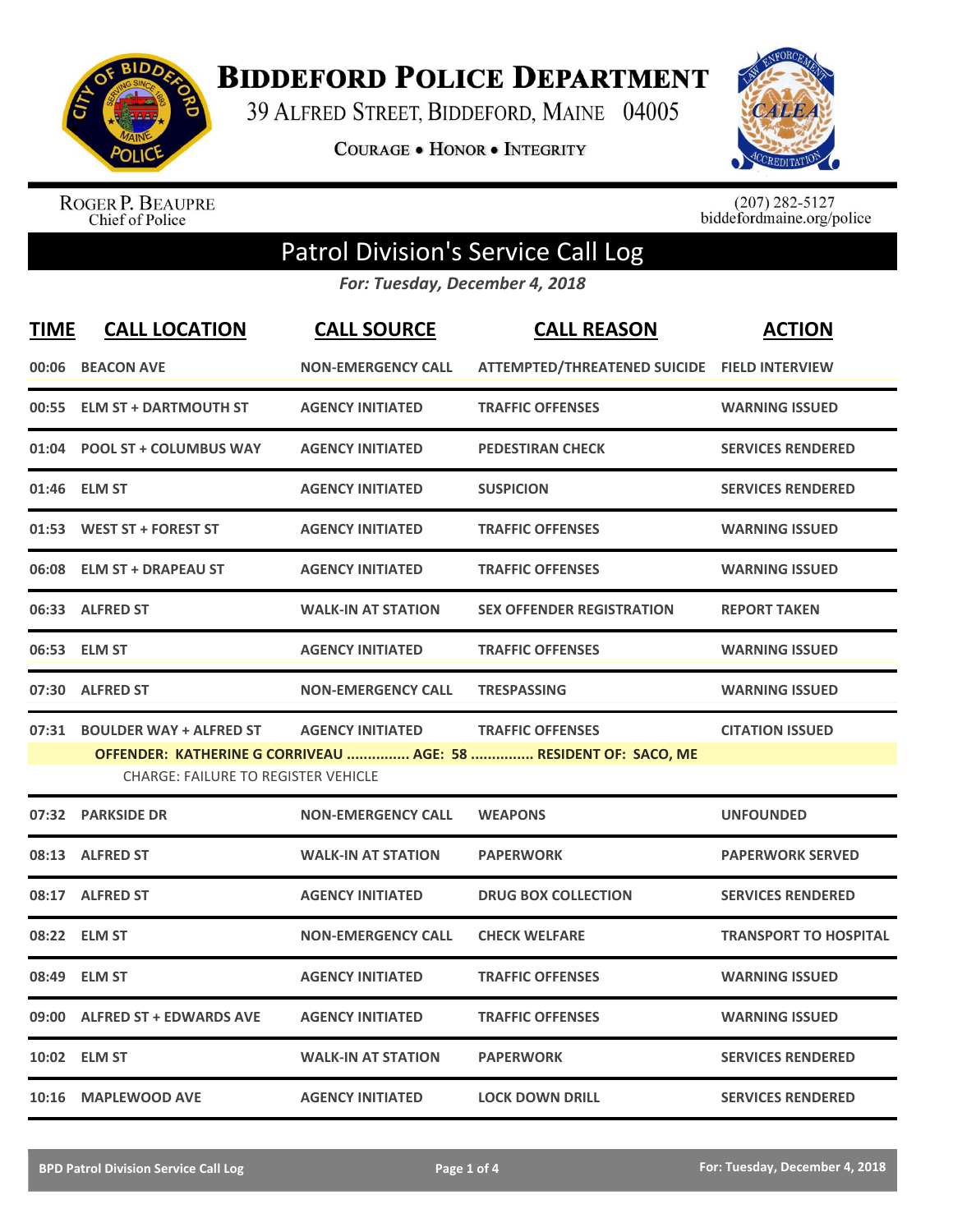| <b>TIME</b> | <b>CALL LOCATION</b>                               | <b>CALL SOURCE</b>        | <b>CALL REASON</b>                 | <b>ACTION</b>             |
|-------------|----------------------------------------------------|---------------------------|------------------------------------|---------------------------|
|             | 10:23 HOOPER ST                                    | <b>NON-EMERGENCY CALL</b> | <b>CODES ENFORCEMENT</b>           | <b>SERVICES RENDERED</b>  |
|             | 10:27 ALFRED ST                                    | <b>AGENCY INITIATED</b>   | <b>TRAFFIC OFFENSES</b>            | <b>WARNING ISSUED</b>     |
|             | 10:27 STATE ST                                     | <b>AGENCY INITIATED</b>   | <b>PRO-ACTIVE DV RESPONSE TEAM</b> | <b>REPORT TAKEN</b>       |
|             | 10:30 ALFRED ST                                    | <b>WALK-IN AT STATION</b> | <b>CIVIL COMPLAINT</b>             | <b>CIVIL COMPLAINT</b>    |
|             | 10:31 SOUTH ST + CATHEDRAL OAKS D AGENCY INITIATED |                           | <b>ANIMAL COMPLAINT</b>            | <b>SERVICES RENDERED</b>  |
| 10:33       | <b>MAPLEWOOD AVE</b>                               | <b>E-911 CALL</b>         | 911 MISUSE                         | <b>SERVICES RENDERED</b>  |
|             | 10:55 WEST ST                                      | <b>NON-EMERGENCY CALL</b> | <b>CHECK WELFARE</b>               | <b>NEGATIVE CONTACT</b>   |
|             | 11:01 GRAHAM ST                                    | <b>AGENCY INITIATED</b>   | <b>PEDESTRIAN COMPLAINT</b>        | <b>SERVICES RENDERED</b>  |
| 11:09       | <b>MORIN ST</b>                                    | <b>E-911 CALL</b>         | 911 MISUSE                         | <b>SERVICES RENDERED</b>  |
|             | 11:10 ALFRED ST + FRANKLIN ST                      | <b>NON-EMERGENCY CALL</b> | <b>SUSPICION</b>                   | <b>NO ACTION REQUIRED</b> |
|             | 11:32 MASON ST                                     | <b>AGENCY INITIATED</b>   | <b>SEX OFFENDER REGISTRATION</b>   | <b>REPORT TAKEN</b>       |
| 11:48       | <b>MAIN ST</b>                                     | <b>AGENCY INITIATED</b>   | <b>ALL OTHER</b>                   | <b>NEGATIVE CONTACT</b>   |
| 12:08       | <b>FREEMAN ST</b>                                  | <b>AGENCY INITIATED</b>   | <b>PRO-ACTIVE DV RESPONSE TEAM</b> | <b>NO VIOLATION</b>       |
| 12:16       | <b>WASHINGTON ST</b>                               | <b>AGENCY INITIATED</b>   | <b>PRO-ACTIVE DV RESPONSE TEAM</b> | <b>NO VIOLATION</b>       |
| 12:26       | <b>ALFRED ST</b>                                   | <b>NON-EMERGENCY CALL</b> | <b>ARTICLES LOST/FOUND</b>         | <b>SERVICES RENDERED</b>  |
|             | <b>12:31 MAIN ST</b>                               | <b>AGENCY INITIATED</b>   | <b>PRO-ACTIVE DV RESPONSE TEAM</b> | <b>NEGATIVE CONTACT</b>   |
|             | 12:31 BARRA RD                                     | <b>AGENCY INITIATED</b>   | <b>TRAFFIC OFFENSES</b>            | <b>WARNING ISSUED</b>     |
|             | 12:33 MAIN ST                                      | <b>AGENCY INITIATED</b>   | <b>PRO-ACTIVE DV RESPONSE TEAM</b> | <b>NEGATIVE CONTACT</b>   |
|             | 12:39 BARRA RD                                     | <b>AGENCY INITIATED</b>   | <b>TRAFFIC OFFENSES</b>            | <b>WARNING ISSUED</b>     |
|             | 12:47 ELM ST                                       | <b>AGENCY INITIATED</b>   | <b>TRAFFIC OFFENSES</b>            | <b>VSAC ISSUED</b>        |
|             | 12:49 MOUNTAIN RD + BOULDER WAY AGENCY INITIATED   |                           | <b>TRAFFIC OFFENSES</b>            | <b>WARNING ISSUED</b>     |
|             | 12:57 FOSS ST                                      | <b>AGENCY INITIATED</b>   | <b>SEX OFFENDER REGISTRATION</b>   | <b>REPORT TAKEN</b>       |
|             | 13:01 CUTTS ST                                     | <b>NON-EMERGENCY CALL</b> | <b>THEFT</b>                       | <b>REPORT TAKEN</b>       |
|             | 13:04 ELM ST                                       | <b>WALK-IN AT STATION</b> | <b>SEX OFFENDER REGISTRATION</b>   | <b>REPORT TAKEN</b>       |
|             | 13:05 LITTLE HOUSE OF PRAYER DR                    | <b>AGENCY INITIATED</b>   | <b>ANIMAL COMPLAINT</b>            | <b>WARNING ISSUED</b>     |
|             | 13:53 ALFRED ST                                    | <b>NON-EMERGENCY CALL</b> | <b>FRAUD (INSUFFICIENT FUNDS)</b>  | <b>REPORT TAKEN</b>       |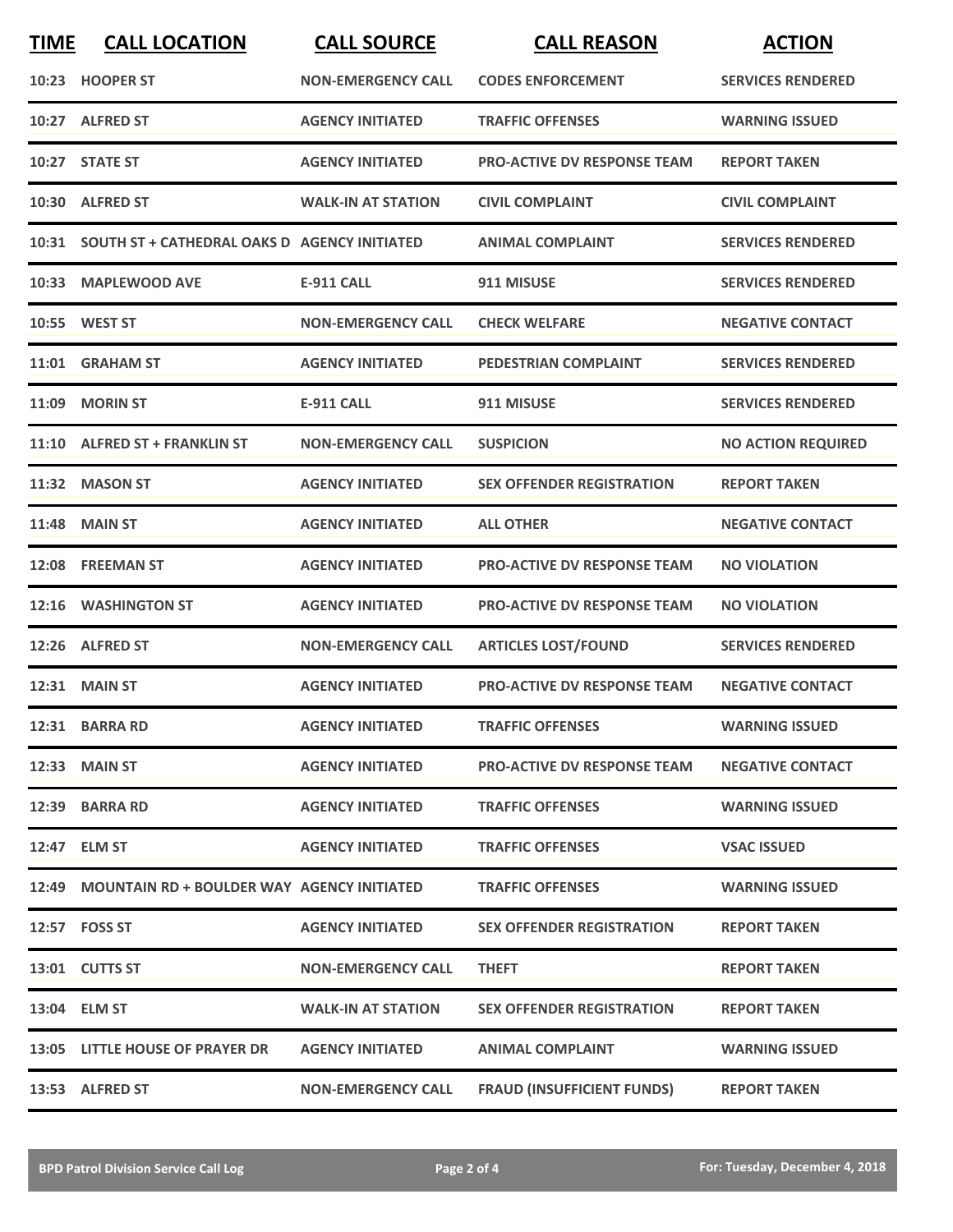| <b>TIME</b> | <b>CALL LOCATION</b>          | <b>CALL SOURCE</b>                                       | <b>CALL REASON</b>                                                | <b>ACTION</b>                |
|-------------|-------------------------------|----------------------------------------------------------|-------------------------------------------------------------------|------------------------------|
| 14:00       | <b>MAIN ST</b>                | <b>NON-EMERGENCY CALL</b>                                | <b>PARKING COMPLAINT</b>                                          | <b>NO VIOLATION</b>          |
|             | 14:08 ARROWWOOD DR            | <b>WALK-IN AT STATION</b>                                | <b>SEX OFFENDER REGISTRATION</b>                                  | <b>REPORT TAKEN</b>          |
|             | 14:11 ALFRED ST               | <b>AGENCY INITIATED</b>                                  | <b>ASSIST PD AGENCY</b>                                           | <b>SERVICES RENDERED</b>     |
|             | 14:16 PIKE ST + WATER ST      | <b>NON-EMERGENCY CALL</b>                                | <b>CODES ENFORCEMENT</b>                                          | <b>SERVICES RENDERED</b>     |
|             | 15:02 ALFRED ST               | <b>WALK-IN AT STATION</b>                                | <b>COURT ORDERED CHECK IN</b>                                     | <b>SERVICES RENDERED</b>     |
|             | 15:07 ALFRED ST               | <b>NON-EMERGENCY CALL</b>                                | <b>PAPERWORK</b>                                                  | <b>SERVICES RENDERED</b>     |
|             | 15:15 ELM ST                  | <b>AGENCY INITIATED</b>                                  | <b>TRAFFIC OFFENSES</b>                                           | <b>WARNING ISSUED</b>        |
|             | 15:39 HILLS BEACH RD          | <b>NON-EMERGENCY CALL</b>                                | <b>ASSIST PD AGENCY</b>                                           | <b>SERVICES RENDERED</b>     |
|             | 15:41 FRANKLIN ST             | <b>NON-EMERGENCY CALL</b>                                | <b>CHECK WELFARE</b>                                              | <b>SERVICES RENDERED</b>     |
|             | 16:02 SOUTH ST + VILLAGE LN   | <b>RADIO</b>                                             | <b>ROAD HAZARDS</b>                                               | <b>REFERRED OTHER AGENCY</b> |
|             | 16:03 ALFRED ST               | <b>WALK-IN AT STATION</b>                                | <b>COURT ORDERED CHECK IN</b>                                     | <b>SERVICES RENDERED</b>     |
|             | 16:21 BRADBURY ST + QUIMBY ST | <b>AGENCY INITIATED</b>                                  | <b>TRAFFIC OFFENSES</b>                                           | <b>WARNING ISSUED</b>        |
| 16:26       | <b>CHERRY LN</b>              | <b>NON-EMERGENCY CALL</b>                                | <b>SUSPICION</b>                                                  | <b>SERVICES RENDERED</b>     |
| 17:21       | <b>HILL ST + SHELTRA AVE</b>  | <b>AGENCY INITIATED</b>                                  | <b>TRAFFIC OFFENSES</b>                                           | <b>WARNING ISSUED</b>        |
| 17:23       | <b>MARINER WAY</b>            | <b>NON-EMERGENCY CALL</b>                                | <b>SUSPICION</b>                                                  | <b>NO ACTION REQUIRED</b>    |
|             | 17:30 ALFRED ST + BIRCH ST    | <b>RADIO</b>                                             | <b>SUSPICION</b>                                                  | <b>REPORT TAKEN</b>          |
|             | 17:44 ALFRED ST               | <b>AGENCY INITIATED</b>                                  | <b>TRAFFIC OFFENSES</b>                                           | <b>WARNING ISSUED</b>        |
|             | 18:08 BUCKLEYS CT             | <b>NON-EMERGENCY CALL</b>                                | <b>TRESPASSING</b>                                                | <b>SERVICES RENDERED</b>     |
|             | 18:31 BIRCH ST                | <b>WALK-IN AT STATION</b>                                | <b>LIQUOR LAW VIOLATION</b>                                       | <b>SERVICES RENDERED</b>     |
|             | 19:02 ELM ST                  | <b>AGENCY INITIATED</b>                                  | <b>PAPERWORK</b>                                                  | <b>NEGATIVE CONTACT</b>      |
|             | 19:18 BIRCH ST                | <b>WALK-IN AT STATION</b>                                | DV CRIMINAL THREATENING                                           | <b>ARREST(S) MADE</b>        |
|             |                               | CHARGE: DOMESTIC VIOLENCE CRIMINAL THREATENING PRIORS DV | OFFENDER: JASON SCOTT ELDRED  AGE: 23  RESIDENT OF: BIDDEFORD, ME |                              |
| 19:20       | <b>ELM ST</b>                 | <b>AGENCY INITIATED</b>                                  | <b>TRAFFIC OFFENSES</b>                                           | <b>WARNING ISSUED</b>        |
|             | 20:46 HILLS BEACH RD          | <b>NON-EMERGENCY CALL</b>                                | <b>CHECK WELFARE</b>                                              | <b>NEGATIVE CONTACT</b>      |
|             | 21:03 WEST ST + PROSPECT ST   | <b>AGENCY INITIATED</b>                                  | <b>TRAFFIC OFFENSES</b>                                           | <b>WARNING ISSUED</b>        |

**21:15 GODBOUT WAY AGENCY INITIATED UNLOCKED GATE SERVICES RENDERED**